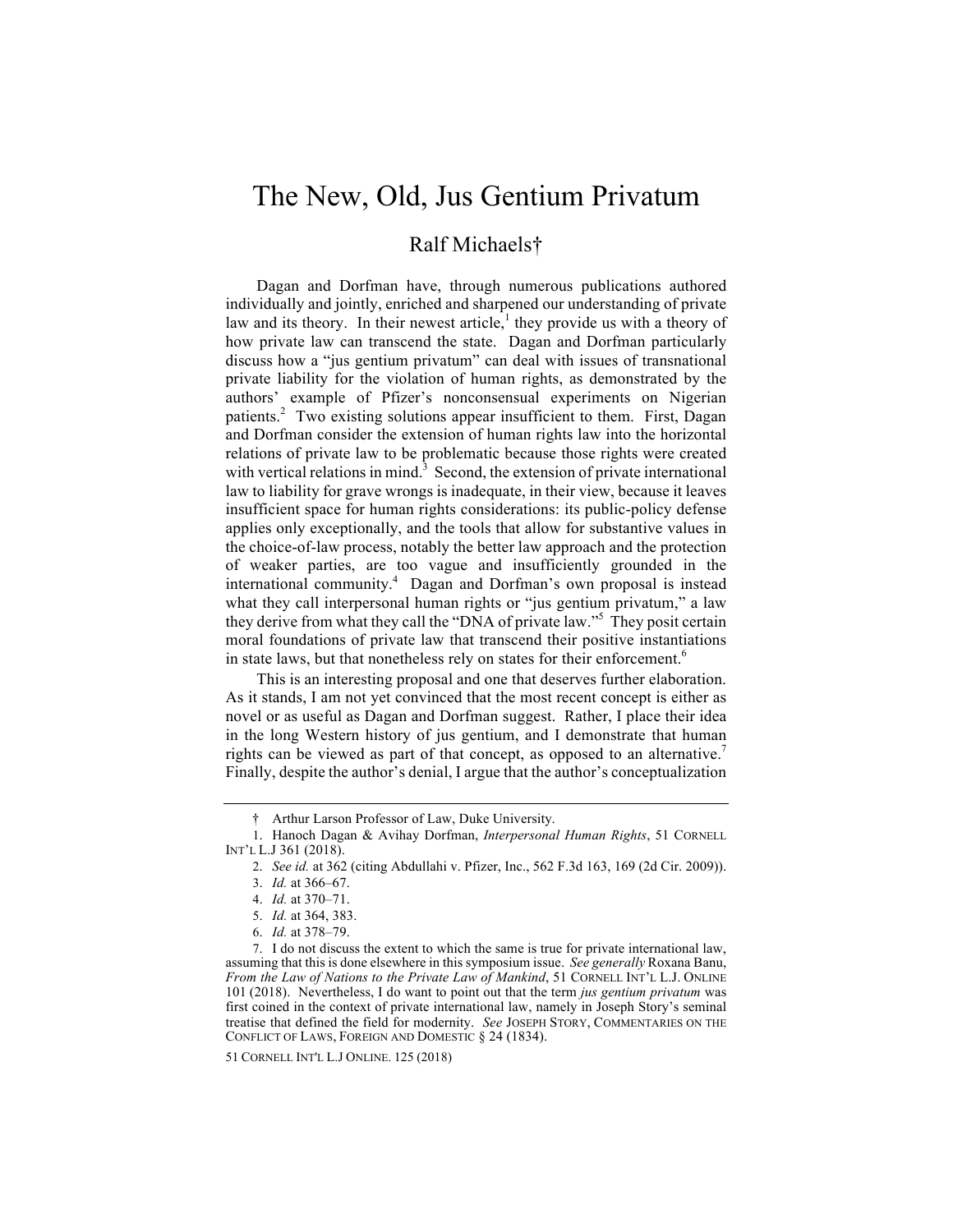of jus gentium privatum is too close to natural law, and therefore too far from a political conception, to be convincing.

### **I. What is the Problem to Which Jus Gentium Privatum is the Answer?**

First, however, there is a framing issue. Dagan and Dorfman suggest that "[t]here seems to be little dispute that our current system of transnational private law faces difficulties addressing grave transnational wrongs and that remedying this predicament is a matter of significant importance and urgency.<sup> $\sqrt{8}$ </sup> Unfortunately, they do not precisely define these difficulties. A more precise definition would be useful, because there are two different ways in which issues could manifest. An *enforcement problem* would exist where the existence of liability is universally accepted, but the victim lacks access to institutions that protect the existing right. A *normative problem*, by contrast, would exist where the existence of liability is *not* universally accepted, and what matters is to demonstrate that existing laws that deviate from the jus privatum gentium are in error. The enforcement problem is a problem of *jurisdiction*: what matters here is to find a competent court or other agency. The normative problem is a problem of *choice of law*: the challenge is to find applicability of jus privatum gentium in deviation from possibly existing domestic law.

At times, Dagan and Dorfman seem to frame the problem as one of enforcement, when they suggest that countries in which grave wrongs are committed "usually have poor, corrupt judicial systems, frequently with complicit government officials."<sup>9</sup> Nevertheless, enforcement is not their main concern. Elsewhere in the article, Dagan and Dorfman suggest that jurisdictional issues are, "as such, irrelevant to [their] topic."<sup>10</sup> Indeed, most of their focus is laid on the normative problem, in particular the rules that would constitute "a floor of just relationships."<sup>11</sup> They aim to demonstrate not the precise content but the existence of interpersonal human rights whose foundations "transcend the contingency of their positive instantiations."12 Institutions of the state thus play a limited role for this transnational private law. These institutions appear prior to the formulations of transnational

<sup>8.</sup> Dagan & Dorfman, *supra* note 1, at 390.

<sup>9.</sup> *Id.* at 362–63 (quoting Naomi Jiyoung Bang, *Unmasking the Charade of the Global Supply Contract: A Novel Theory of Corporate Liability in Human Trafficking and Forced Labor Cases*, 35 HOUS. J. INT'L L. 255, 271 (2013)).

<sup>10.</sup> *Id.* at 385.

<sup>11.</sup> *Id.* at 375, 386. Also, Dagan and Dorfman identify the "floor of just relationships" as "global mandatory minimum standards—a floor that cannot be transgressed by state law." *Id.* at 385. This language, reminiscent of human rights debates in the public realm, presupposes a vertical relation, whereas Dagan and Dorfman insist on private law relations as horizontal relations. *See, e.g.*, ADVISORY GROUP, INT'L LAB. OFF. [ILO], SOCIAL PROTECTION FLOOR FOR A FAIR AND INCLUSIVE GLOBALIZATION 4 (2011), http://www.ilo.org/wcmsp5/groups/public/—-dgreports/—-dcomm/—-

publ/documents/publication/wcms\_165750.pdf. It might be better, therefore, to speak of an admissible window.

<sup>12.</sup> Dagan & Dorfman, *supra* note 1, at 379.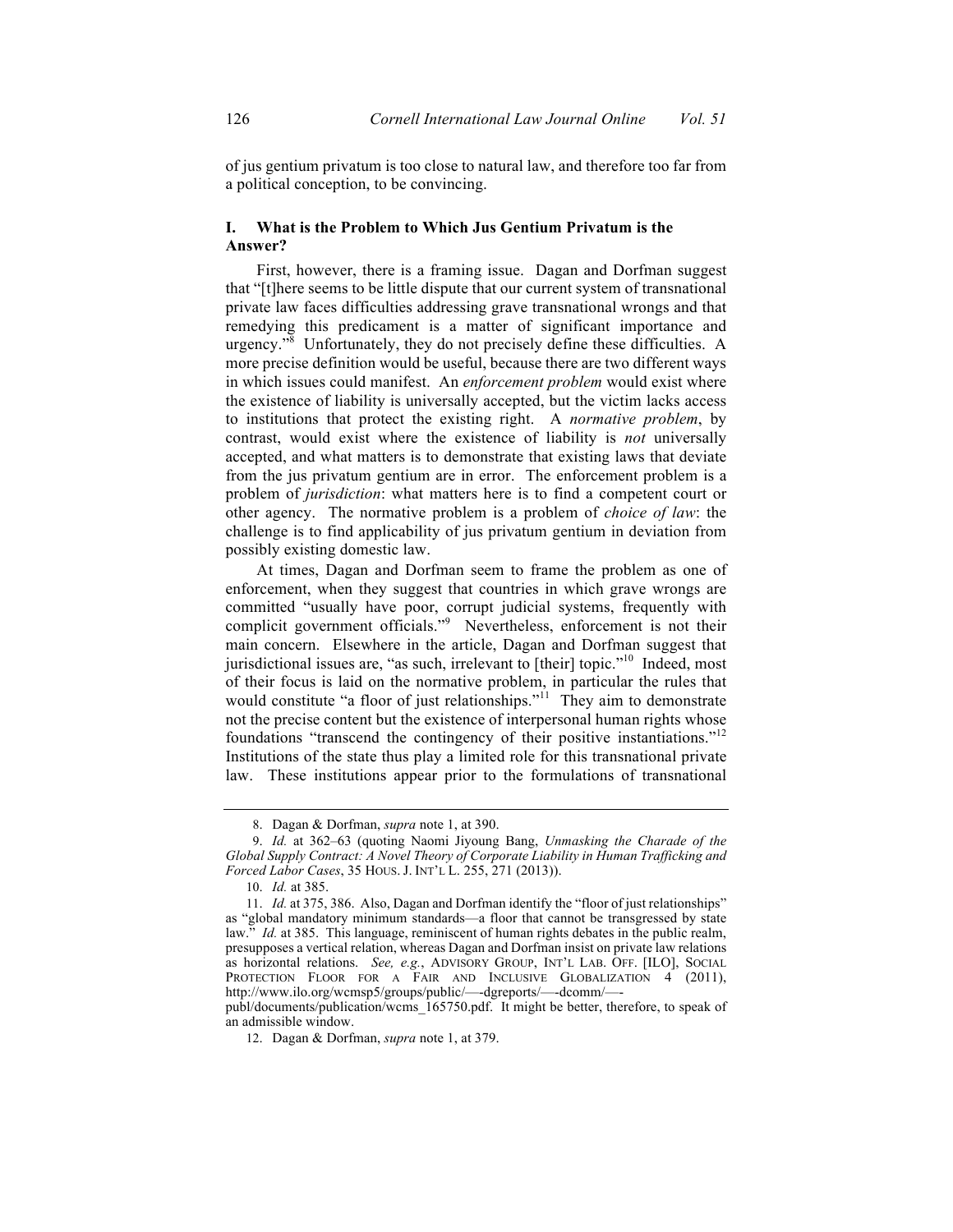private law insofar as their codification serves "as [an] *epistemic* sourc[e] for the identification of what deserves to be treated as universal principles of . . . justice."<sup>13</sup> Moreover, they appear after the formulation of transnational private law insofar as they are charged with "translating these normative commitments into legal prescriptions," which includes enforcement.<sup>14</sup> Nevertheless, transnational private law does not derive its authority from positive state law; rather, it derives its authority from a mix between the identification of a common core between legal systems and philosophical discussions regarding the proper content of such laws.

Now, I am not sure that the normative problem is the most pressing issue with regard to transnational wrongs. Granted, this is a main problem within the Alien Tort Statute ("ATS").<sup>15</sup> The U.S. Supreme Court has limited jurisdiction under the ATS to actions that "rest on a norm of international character accepted by the civilized world and defined with a specificity comparable to the features of the 18th-century paradigms we have recognized."16 Moreover, the U.S. Supreme Court has largely made it unavailable for actions brought against private corporations, thereby taking it out of the horizontal relationships that interest Dagan and Dorfman.<sup>17</sup> Still, that is a doctrinal problem of a specific act (and thereby indirectly a problem of jurisdiction). The bigger practical problem is the enforcement problem. Presumably, Pfizer's victims did not fail in court because Nigerian law prevented recovery; rather, Nigeria's institutions were not strong enough.<sup>18</sup> Thus, the formulation of a jus gentium privatum is of limited help here.

#### **II. Jus Gentium and Private Law**

Is it at least convincing on its own? Dagan and Dorfman call their idea "jus gentium privatum," in order to distinguish it from the more public-law oriented idea of a (new) jus gentium that Jeremy Waldron developed for human rights law in the public realm.<sup>19</sup> In reality, this is a transfer of jus gentium back to its origins in Roman law—Joseph Story's (inexact) citation of Cicero demonstrates as much.20 For jus gentium was, at its origin in Roman law, largely what we would today call private, not public, law. Indeed, the parallel goes further than that. When Dagan and Dorfman suggest that "the basic prescriptions of private law . . . do not depend upon our status as citizens,"<sup>21</sup> they invoke, albeit without saying so, the Roman distinction

20. CICERO, DE RE PUBLICA, III, 28–33. Coincidentally, Story also coined the term jus gentium privatum. *See generally* STORY, *supra* note 7.

<sup>13.</sup> *Id.* at n.88.

<sup>14.</sup> *Id.* at 380.

<sup>15.</sup> *See id.* at 385–86.

<sup>16.</sup> Sosa v. Alvarez-Machain, 542 U.S. 692, 725 (2004).

<sup>17.</sup> *See* Jesner v. Arab Bank, PLC, 138 U.S. 1386, 1403 (2018).

<sup>18.</sup> *See* Ikemefuna S. Nwoye, *Litigating Abuse of Human Rights by Transnational Corporations: A Nigerian Perspective* 3, 28–29 (Working Paper) (Apr. 17, 2015), https://ssrn.com/abstract=2595840.

<sup>19.</sup> *See* Dagan & Dorfman, *supra* note 1, at 380–82.

<sup>21.</sup> Dagan & Dorfman, *supra* note 1, at 364.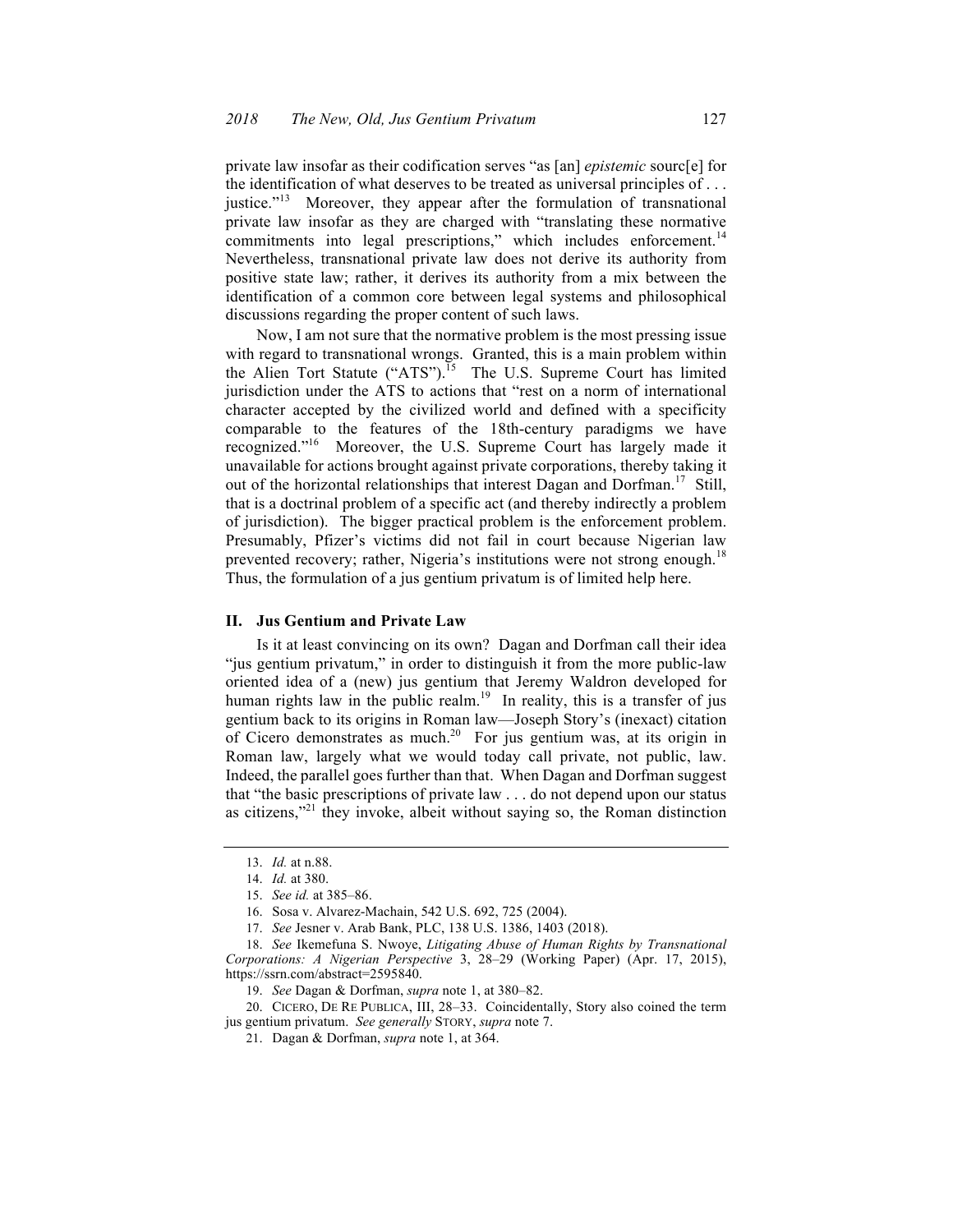between two kinds of private law: *jus civile* on the one hand, which governed the relations between Roman citizens qua citizenship, and *jus gentium* on the other, which did not so depend on citizenship.<sup>22</sup>

Like Dagan and Dorfman's transnational private law, jus gentium was, purportedly, universal, a law governing all nations. In reality, however, it was Roman law made by Romans and applied to foreigners regardless of what their own laws said.23 The Romans did not, it appears, engage in extensive comparative law research to determine the content of this jus gentium (just as, truth be told, Dagan and Dorfman do not really demonstrate in much detail that their transnational private law really represents all, or most, laws in the world).<sup>24</sup> To the extent that jus gentium purported to universality, this claim was more speculative; it owed more to (presumably Greek) philosophy—just as Dagan and Dorfman's proposal for what transnational law consists of rests more on philosophical considerations of "just relations" than on existing positive laws.<sup>25</sup> As such, it had a proximity to natural law; both terms were indeed often used indistinctively.

The specific use of jus gentium lost its importance; jus gentium was indeed later turned into what we today call public international law. The broader idea, however, of a transnational private law that transcended legislative authority, remained alive for centuries under the name of jus commune. The jus commune was grounded in Roman law, which was treated as ratio scripta, binding not because of its legislative authority but because of its perceived inherent rationality.<sup>26</sup> Its content was derived in part from Roman law doctrine (which worked more as a common grammar than a set of minimal standards), in part from explicit comparison of laws and in part from normative reasoning<sup>27</sup>—very much so like Dagan and Dorfman's jus gentium privatum.

In fact, even after the rise of the state, states remained by and large uninterested in regulating private law. Where we find official statutes or codifications, they were for a long time no more than restatements of a law that was thought to emerge outside the state. In the common law, before Justice Holmes dismissed ideas of transnational law as "a brooding omnipresence in the sky,"<sup>28</sup> Justice Story formulated an idea of general commercial law in many ways not unlike that of Dagan and Dorfman:

The law respecting negotiable instruments may be truly declared in the languages

<sup>22.</sup> *See* FREDERICK P. WALTON, HISTORICAL INTRODUCTION TO THE ROMAN LAW 363– 65, 371 (2016).

<sup>23.</sup> *See* W.W. Buckland, A TEXT-BOOK OF ROMAN LAW: FROM AUGUSTUS TO JUSTINIAN 53–55 (Peter Stein ed.,  $3<sup>rd</sup>$  ed. 1963).

<sup>24.</sup> *See* Dagan & Dorfman, *supra* note 1, at 386–88.

<sup>25.</sup> Hanoch Dagan & Avihay Dorfman, *Just Relationships*, 116 COLUM. L.REV. 1395, 1430–31 (2016).

<sup>26.</sup> Helmut Coing, *The Sources and Characteristics of the Ius Commune*, 19 COMP. & INT'L L.J. SOUTHERN AFR. 483, 483, 489 (1986).

<sup>27.</sup> *See id*.

<sup>28.</sup> *See* Southern Pac. Co. v. Jensen, 244 U.S. 205, 222 (1917) (Holmes, J., dissenting).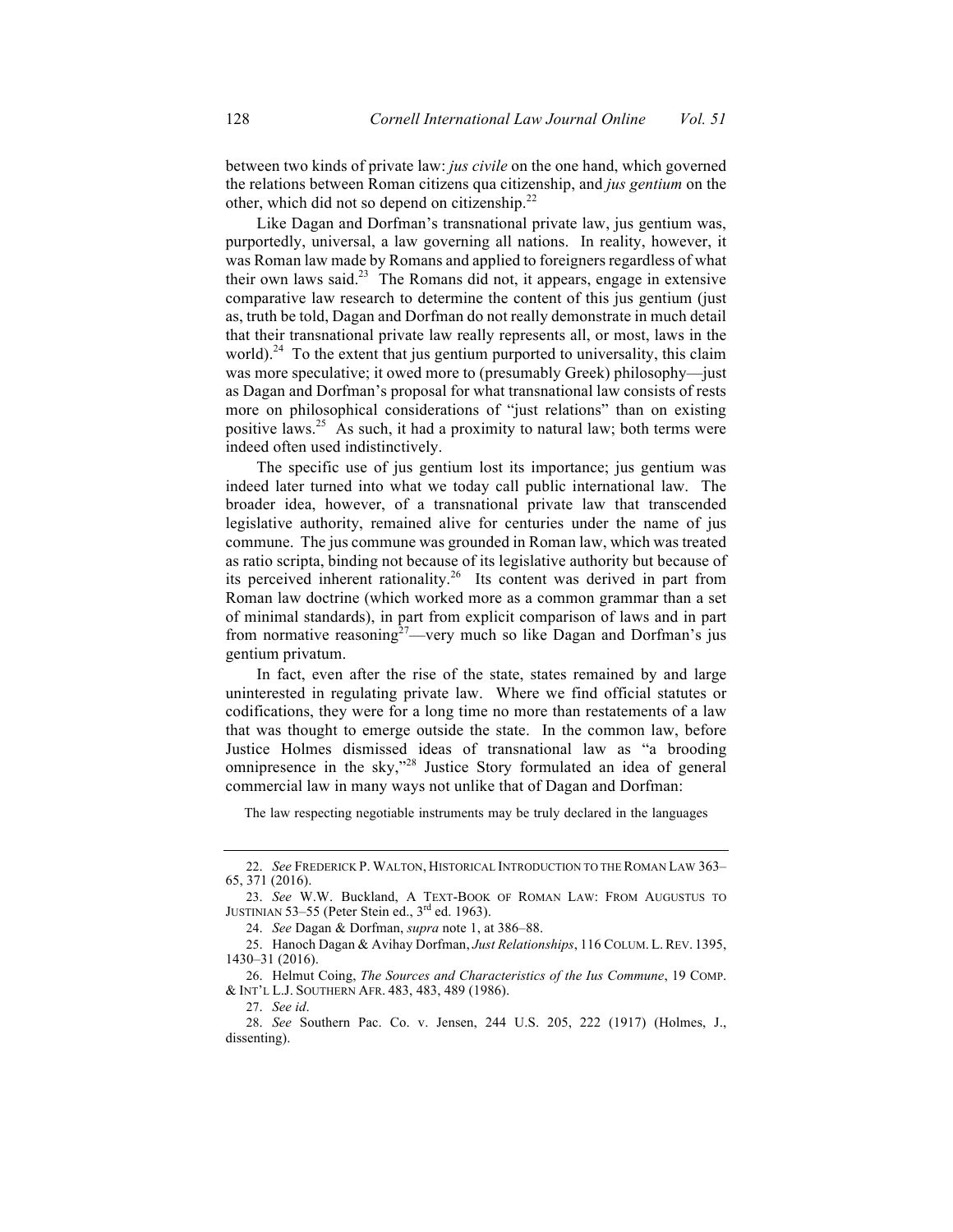of Cicero, adopted by Lord MANSFIELD in *Luke* v. *Lyde*, 2 Burr. 883, 887, to be in a great measure, not the law of a single country only, but of the commercial world. *Non erit alia lex Romae, alia Athenis; alia nunc, alia posthac; sed et apud*  29 *omnes gentes, et omni tempore una eademque lex obtinebit*.

And in the civil law world, it was only with the modern codifications that law was considered to derive its authority from legislative fiat; prior to the 19th century, most private law was transnational.

#### **III. Jus Gentium and Human Rights**

If the idea of a jus gentium privatum is not new, is at least the idea of interpersonal human rights? The answer is mostly no. Dagan and Dorfman find the translation from human rights law hard because they conceptualize human rights as rights "originally conceived in vertical terms," and therefore not easily transferrable to the horizontal relations of private law.<sup>30</sup> This is mostly because they conceive of rights as "thoroughly relational," thereby following Hohfeld and, more generally, 20th century analytical jurisprudence.<sup>31</sup> But this appears to take Hohfeld to an unwarranted extreme. It is helpful analytically to conceive of rights as jural relations and thereby understand them as strictly relational. Nevertheless, when we speak of human rights, we often speak not just of jural relations themselves but of reasons for the creation of such jural relations. It is true, and important, that my having a (human) right against the state does not imply my having a (human) right against a private party, such as a corporation. It is also the case, however, that the reasons for my right against the state may provide good reasons to grant me a right against a corporation.

It is in this broader sense that the extension of human rights to private law relations is currently being discussed, and often supported, as Dagan and Dorfman report. They may be correct that the  $20<sup>th</sup>$  century concept of human rights does indeed concern relations with the state and does not translate easily to private relations. This is one of the reasons why the U.S. Supreme Court refuses to grant a claim under the Alien Tort Statute against private parties.<sup>32</sup> But the history of human rights law is longer, and it arguably predates the public/private distinction. Indeed, some historians place the origins of human rights in Roman law and jus gentium. Tony Honoré has called Ulpian, a famous classical Roman Jurist, a "pioneer of [ ] human rights."<sup>33</sup> Honoré did not only mean Ulpian's cosmopolitan understanding of law, such as his desire to let everyone, including slaves, benefit from it—an approximation of jus civile and jus gentium; rather, Honoré also referred to Ulpian's focus on freedom, equality and dignity as the bases of law.<sup>34</sup> Honoré

<sup>29.</sup> Swift v. Tyson, 41 U.S. 1, 19 (1842), *overruled by* Erie R. Co. v. Tompkins, 304 U.S. 64 (1938).

<sup>30.</sup> Dagan & Dorfman, *supra* note 1, at 363.

<sup>31.</sup> *Id.* at 384.

<sup>32.</sup> *See Jesner*, 138 U.S. at 1403 (2018).

<sup>33.</sup> TONY HONORÉ, ULPIAN: PIONEER OF HUMAN RIGHTS IX (2d ed. 2002).

<sup>34.</sup> *See id.*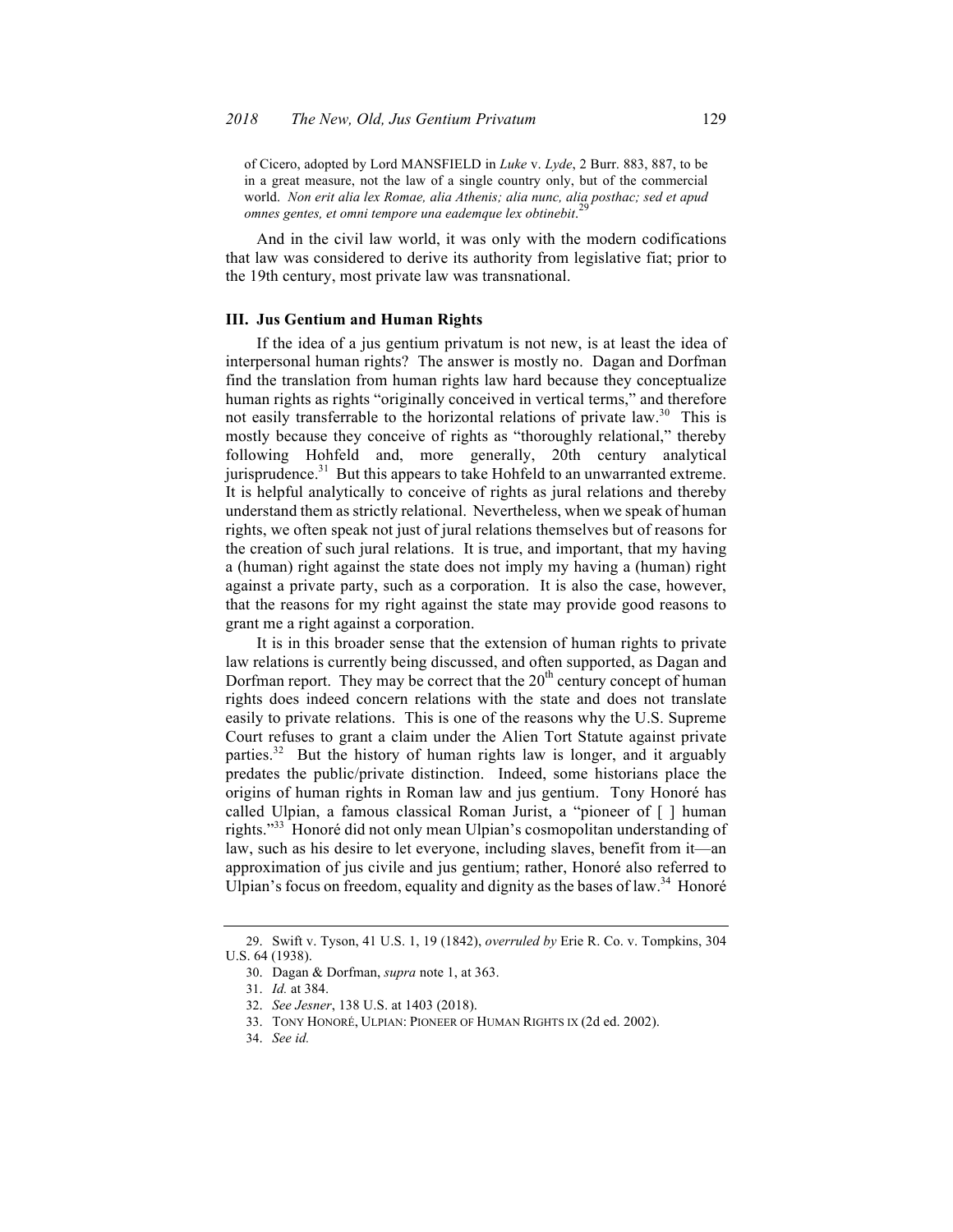describes these as the foundations of contemporary human rights law;<sup>35</sup> and they are also remarkably similar to the "DNA" of private law that Dagan and Dorfman propose. In addition, the concept of human rights that Honoré identifies is not confined to claims to the government; these rights are enforced against private parties, primarily through the action for wrongs (actio iniuriarum), the predecessor of the modern law of delict and, by extension, tort. $36$ 

This thesis is not uncontested; it has been criticized, amongst others, for anachronistic use of modern concepts. $37$  But what matters here is a broader point: to the extent that we can speak of human rights in history, human rights were, for a long time, thought as part of private law. Thus, we can find a protection of human rights as between individuals in the jus commune,  $38$  and we can also find such a protection in Kant's theory of law.<sup>39</sup> In fact, we can write much of the history of private law, insofar as it was understood as natural law, as a history of private human rights. It is the idea of human rights as rights (only) against the state that is the historical anomaly.

#### **IV. Jus Gentium and Politics**

In many ways Dagan and Dorfman's idea of transnational private law responds to a question of minor practical relevance. Moreover, it is not new at all: it sits on a venerable history of Western law, a history that was only interrupted with the rise of the state and which they now want to continue.<sup>40</sup> This is far from irrelevant. The decline of jus gentium and jus commune was no accident. The rise of national law and legal positivism took place after increasing distrust in natural law and philosophical justifications for law: democracy was considered a more legitimate authority for law than philosophy (or tradition). This also meant that differences between national laws were no longer viewed as merely different phenomena of the same ideas; instead, they represented expressions of sovereign will. The consequence was an understanding of law as not coherent but conflictual—both inside a domestic law (recall Jhering) and between legal systems—a conflict of laws.

I think an argument can be made that this shift towards understanding of private law as an expression of sovereign will has been overblown. The French Civil Code, while drawing its formal authority from legislative fiat,

<sup>35.</sup> *See id*

<sup>36.</sup> *See id.* at 85. *See generally* REINHARD ZIMMERMANN, THE LAW OF OBLIGATIONS: ROMAN FOUNDATIONS OF THE CIVILIAN TRADITION (1996).

<sup>37.</sup> *See* Jacob Giltaij & Kajus Tuori, *Human Rights in Antiquity? Revisiting Anachronism and Roman Law*, *in* REVISITING THE ORIGINS OF HUMAN RIGHTS 39–41 (Pamela Slotte & Miia Halme-Toumisaari eds., 2015).

<sup>38.</sup> *See* Richard H. Helmholz, *Natural Human Rights: The Perspective of the Ius Commune*, 52 CATH. U. L. REV. 301, 316 (2003).

<sup>39.</sup> *See* Ariel Zylberman, *Kant's Juridical Idea of Human Rights*, *in* KANTIAN THEORY AND HUMAN RIGHTS 27, 38 (A. Føllesdal & R. Maliks eds., 2014).

<sup>40.</sup> This puts their approach in unexpected vicinity with the work of Reinhard Zimmermann on a new jus commune. *See*, *e.g.*, REINHARD ZIMMERMANN, ROMAN LAW, CONTEMPORARY LAW, EUROPEAN LAW: THE CIVILIAN TRADITION TODAY (2001).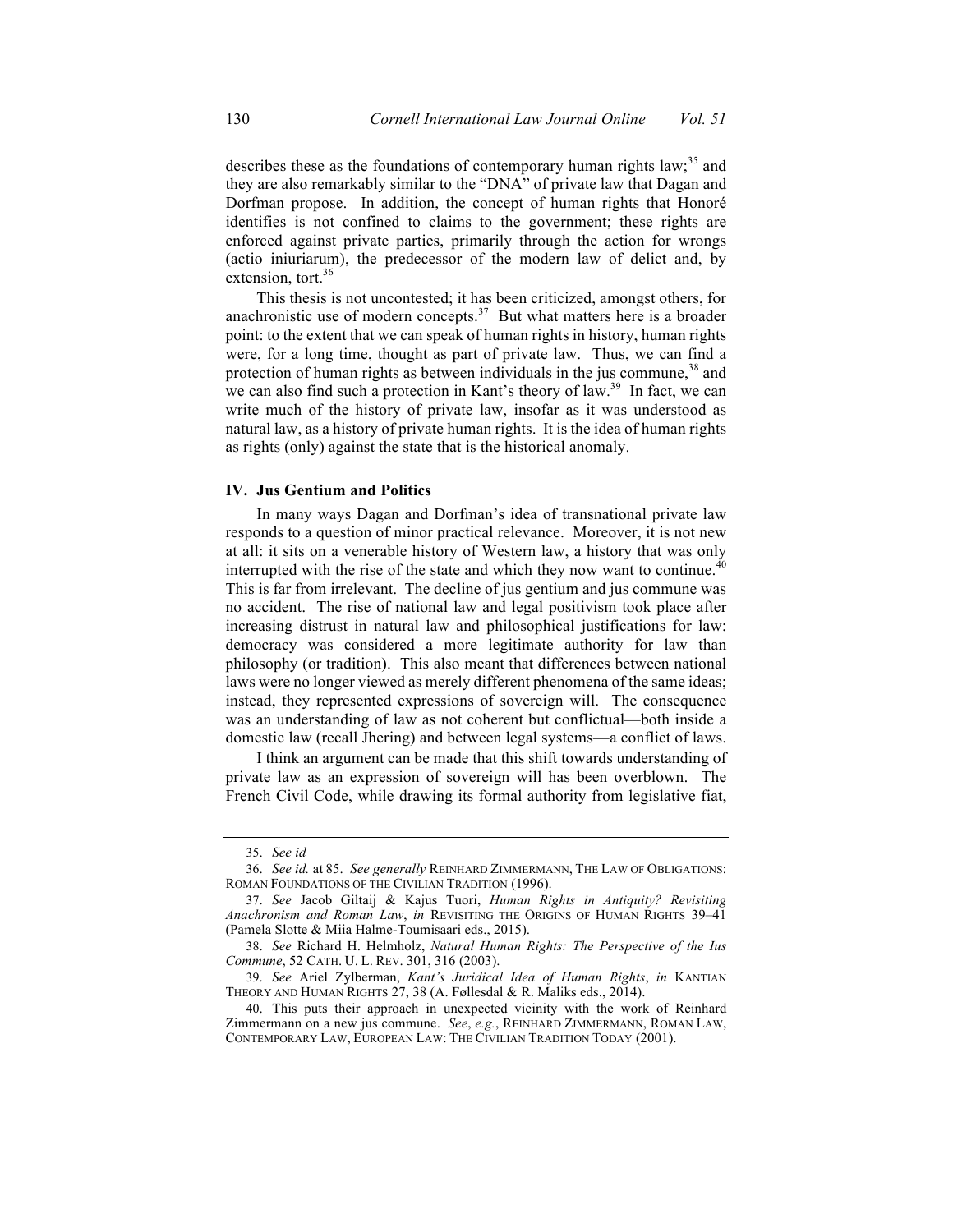derived its substantive content largely from pre-revolutionary scholarship. Similarly, much "general" private law is today of low political salience, with the consequence that its formulation is often outsourced to experts. Political will and choice are confined to specific issues of public concern—islands of (statutory or judicial) intervention within an ocean of general private law that could, still, be understood as juridical and of low political salience.<sup>41</sup> Insofar as this point, I would agree with Dagan's and Dorfman's idea. Nevertheless, although human rights law and private law share the criterion of existing, potentially, as "law beyond the state,"<sup>42</sup> the reasons are very different. Human rights law is taken out of the political authority of the state not because it is, as private law was traditionally viewed, considered so apolitical as to be of little interest for the state; rather, because human rights law is considered so political that the state must be barred from its temptation to it. Such a law cannot easily be based on consensus of all states.

This leads to problems for the aforementioned theory. Dagan and Dorfman mention "the broad global convergence of the private law injunction against the violation of our bodily integrity" in their argument.<sup>43</sup> Such convergence may well exist. But there are broad differences on what counts as a violation of bodily integrity. Dagan and Dorfman point to the necessary vagueness of the standards of transnational private law and the existence of different instantiations in different legal systems.<sup>44</sup> But these differences are not marginal—they frequently (as here) go to the core of fundamental political and/or cultural/religious convictions. Take, for example, the issue of circumcision: is it a violation of bodily integrity that allows for an injunction, or the exercise of a protected religious practice? Views diverge dramatically, even within countries and religions. These divergences cannot, it seems to me, really be swept away with a reference to a perceived common core; they must be taken on what are ultimately political grounds.

This leads to a second problem—that of colonialism. Circumcision is opposed predominantly by Western secular laws; it is maintained by conservative cultures. Male circumcision is still found in the West, not only among Jews and Muslims but also more broadly in the United States. Female circumcision, however, is (mostly) not. Now, female circumcision is among the classical examples of activities that are thought of as clear human rights violations, often more so than the topic that Dagan and Dorfman choose, viz. interspousal rape.45 It is also among the main examples postcolonial scholars

<sup>41.</sup> *See generally* Ralf Michaels, *Of Islands and the Ocean: The Two Rationalities of European Private Law*, *in* THE FOUNDATIONS OF EUROPEAN PRIVATE LAW 139 (Roger Brownsword et al. eds., 2011).

<sup>42.</sup> *See* Ralf Michaels & Nils Jansen, *Private Law Beyond the State? Europeanization, Globalization, Privatization*, 54 AM. J. COMP. L. 843, 868–69 (2006).

<sup>43.</sup> Dagan & Dorfman, *supra* note 1, at 383.

<sup>44.</sup> *See id.* at 371–72.

<sup>45.</sup> *Id.* at 383 (citing Stacy-Ann Elvy, *A Postcolonial Theory of Spousal Rape: The Caribbean and Beyond,* 22 MICH. J. GENDER & L. 89 (2015)). Of course, until quite recently, even Western laws allowed no claim against interspousal rape. *See* Sonya A. Adamo, *The Injustice of the Marital Rape Exemption: A Survey of Common Law Countries*, 4 AM. U. INT'L. L. REV. 555, 556–57 (1989).